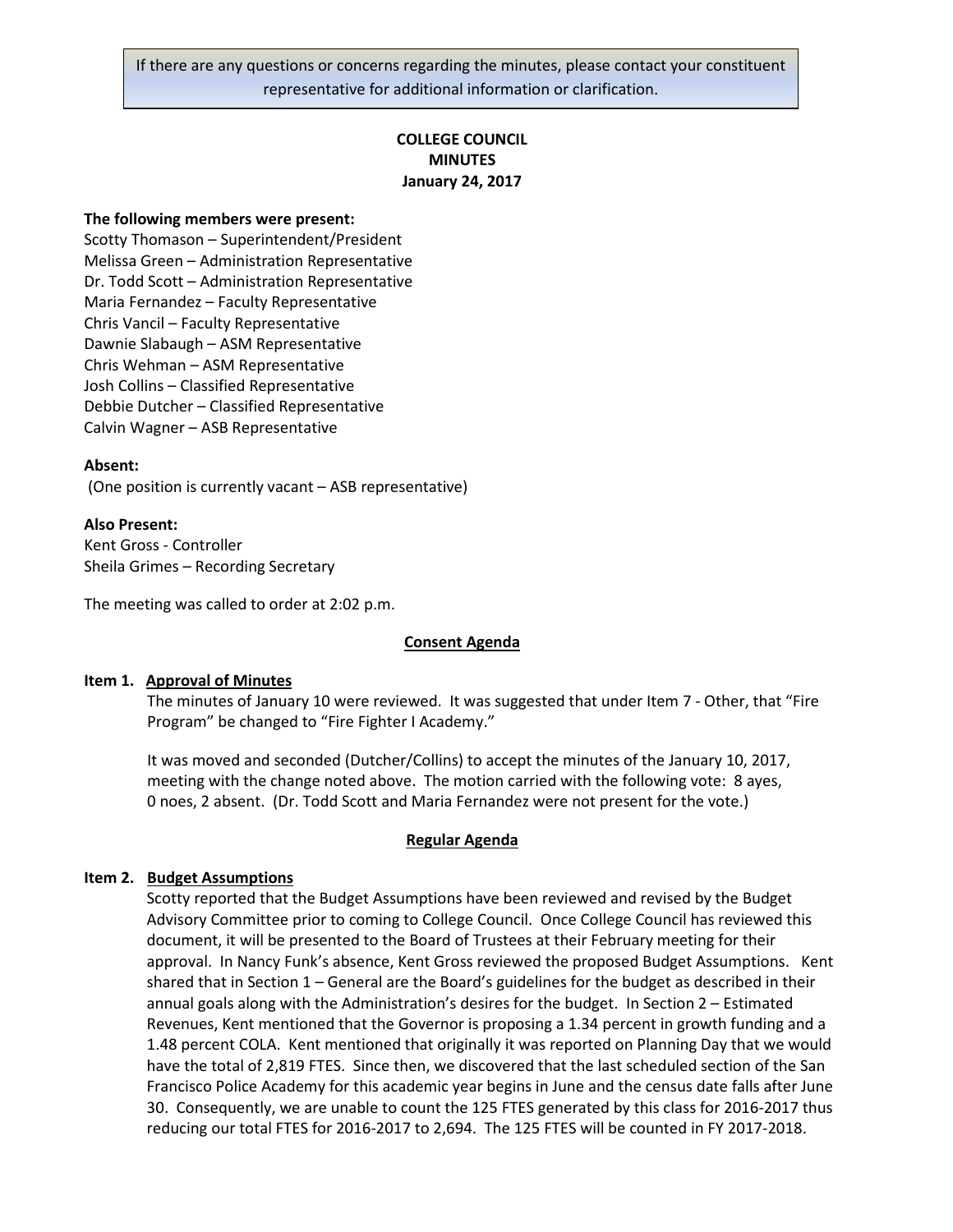*College Council Minutes – January 24, 2017 Regular Meeting Page 2 of 5*

# **Item 2. Budget Assumptions** (Cont'd)

Kent noted that the out-of-state tuition rate increased substantially for 2017-2018. However, based on State calculations, we are as low as we can be. He explained that this rate is driven by having a larger State budget. A question was asked about where in the budget was the revenue from the indirect costs for grants go. Kent reported that this revenue is placed in the general fund. This new rate was approved at the January Board meeting. In Section 3 – Budget Expenditures, Kent mentioned that the STRS and PERS rates are scheduled to increase dramatically through FY 2020-2021. Currently for FY 2016-2017, we are at 12.58 percent for STRS and 13.8 percent for PERS. By FY 2020-2021, we will be at nearly 19 percent for STRS and 25 percent for PERS.

Since, the College does not know going forward if we will continue to lose FTES, Chris Vancil would like included in our Budget Assumptions a traditional hiring freeze. Also, if we do decide to hire, we need to ask the questions, "Does this position generate revenue?" Scotty assured Chris that we will continue to monitor our expenditures, our revenue, as well as what is happening at the State level.

In closing, Kent reported that for Section 4 – 2016-2017 Year-End, that he believes that will be unspent dollars from this year which will be rolled forward to 2017-2018.

There were no revisions and or additions from College Council. Therefore, this document will be moved forward to the Board of Trustees.

### I**tem 3. Student Services 2017-2018 Resource Requests**

Melissa reported that Student Services Council met, reviewed the requests, and prioritized the list. She noted that the top section represents requests which will need to be funded by the general fund and the shaded section below identifies those requests in which categorical funding can be applied. Melissa reviewed the following top three requests:

- 1. Student Services Support Specialist 2 position This is currently an open position which was vacated by Julie Williams who moved to Financial Aid. The position is currently being filled by a short-term employee. This position is currently in the budget.
- 2. Personal Counselor (15 hours/week) This position is for personal counseling for students and workshops/trainings for students and staff. Previously, this position was funded by the student health fee. Since this fee is no longer being charged to high school students, the revenue has decreased. This fee is now primarily funding the nurse for the Student Health Clinic who comes on campus once a week. The cost to fund this position would be \$17,500 which would be divided equally between the District and funds for Student Equity.
- 3. E-Transcripts software This software would allow us to electronically send student's transcripts to other colleges thus making the process more secure and efficient.

One of the requests in the shaded area is Comevo. Valerie mentioned that Comevo is a software program to help improve online orientation as well as to provide models that impact student success. The thinking behind this program is for the College to have an online student handbook, an online student orientation, and to build modules on various topics. Maria Fernandez shared information on a free program entitled, "Quest," which is geared toward student success in online courses and can be easily uploaded to Canvas. Maria stated that she will research this free software program further in the hopes of implementing both Comevo and Quest.

In response to questions regarding the Student Ambassador request, Melissa explained that for FY 2016-2017, the general fund provided \$10,000 to fund our four Student Ambassadors. For FY 2017-2018, the intent is to expand this program and fund six Student Ambassadors which would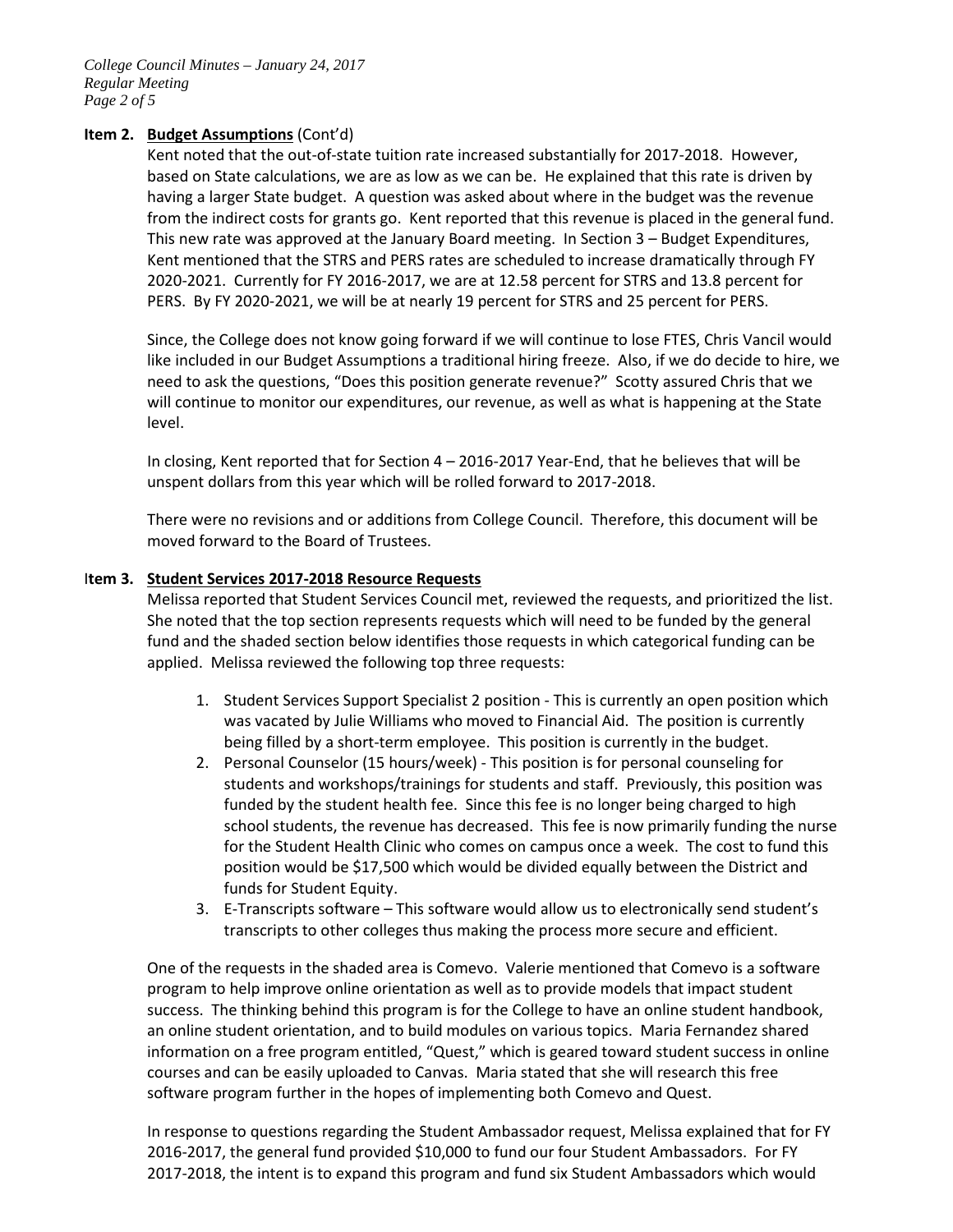*College Council Minutes – January 24, 2017 Regular Meeting Page 3 of 5*

# I**tem 3. Student Services 2017-2018 Resource Requests** (Cont'd)

increase this amount by \$7,000 for a total of \$17,000. The Student Ambassadors would not only give tours but would also provide follow up to new students in addition to attending outreach events.

Also questioned was the Data Analyst position. Melissa clarified that this is a new position that would ensure data driven decisions were made for SSSP and Equity and train Financial Aid staff. She is looking for a person who has a more in-depth knowledge of how Banner operates. Chris Wehman referred to this person as a "funky tech." The funky tech would understand the software almost as much as a programmer but could also assist the customer to better utilize Banner. Scotty mentioned that the Instructional area also has a similar request on their list. Therefore, as these lists move forward, we will be refining these positions to determine our exact needs.

## I**tem 4. Recommend Review of Chapter 3 Board Policies**

Board Policies 3050, 3100, 3200, and 3250 were reviewed. On Board Policy 3250, third paragraph, first bullet it was recommended to change "Educational Master Plan" to "Institutional Master Plan."

A motion was made and seconded (Fernandez/Collins) to recommend acceptance of revisions to Board Policies 3050, 3100, 3200, and 3250 including the change noted above. The motion carried with the following vote: 10 ayes, 0 noes, 0 absent.

# **Item 5. Recommend Revisions to Board Policy**

Revisions to Board Policy 3225 were reviewed.

A motion was made and seconded (Collins/Vancil) to recommend acceptance of revisions to Board Policy 3225. The motion carried with the following vote: 10 ayes, 0 noes, 0 absent.

# **Item 6. Recommend Review of Chapter 3 Administrative Procedures**

Revisions to Administrative Procedure 3200 were reviewed.

A motion was made and seconded (Collins/Slabaugh) to recommend acceptance of revision to Administrative Procedure 3200. The motion carried with the following vote: 10 ayes, 0 noes, 0 absent.

# **Item 7. Recommend Revisions to Administrative Procedures**

Revisions to Administrative Procedures 3050, 3100, 3225, and 3250 were reviewed.

A motion was made and seconded (Collins/Dutcher) to recommend acceptance of revisions to Administrative Procedures 3050, 3100, 3225, and 3250. The motion carried with the following vote: 10 ayes, 0 noes, 0 absent.

### **Item 8. Other**

Individual reports were as follows:

### **Scotty Thomason**

- For the spring, the Lodges are as full if not fuller that we were in the fall as we had approximately 26 students move into the Lodges and around 20 students move out.
- As of this morning, we are up about 20 FTES in our base enrollment above last year at this time.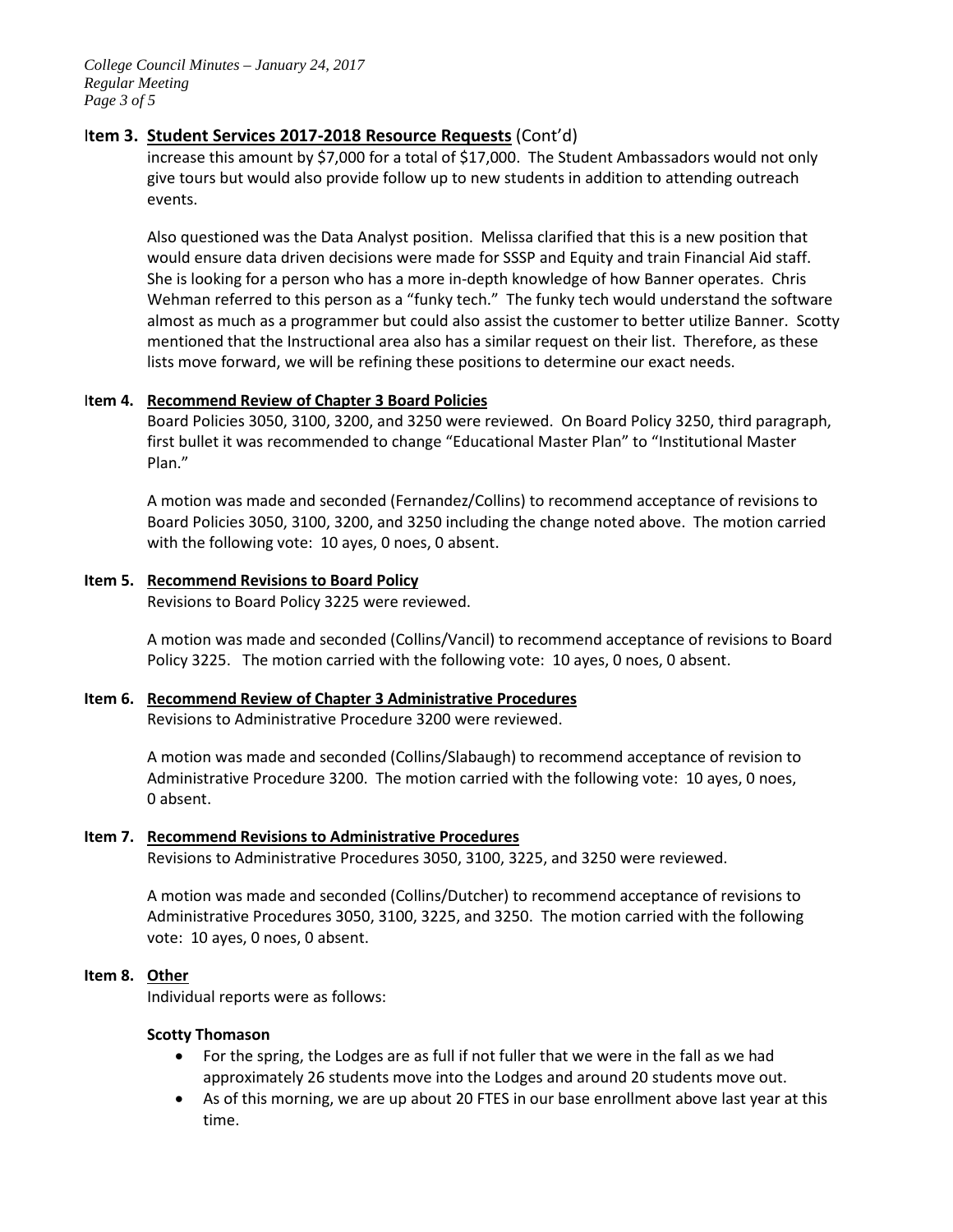*College Council Minutes – January 24, 2017 Regular Meeting Page 4 of 5*

# **Item 8. Other** (Cont'd)

- Now that we are half way through FY 2016-2017, the budget managers and administrators have been requested to review their budgets and evaluate where they are as well as where they estimate they will be relative to their budgeted expenditures for the year. If there are some savings, we will use these funds to pay for items that were not in the budget originally or perhaps for items on the Instructional and/or Student Services requests lists.
- The presidential search is moving along, but the first meeting of the presidential search committee was canceled due to the snow storm resulting in a campus closure.
- New furniture has been purchased for the Board Room. The tables are still in transit. The Maintenance Department has already relocated some of the old furniture to the Staff Lounge. Once the new tables arrive, the remaining furniture will be relocated.

### **Dawnie Slabaugh**

- Class start times for a late start day have been clarified with Dr. Scott.
- Due to our recent campus closure, messages were sent out on Everbridge, local radio stations were contacted, the COS home page was updated, and messages were posted on our COS Facebook.

## **Chris Wehman**

- When the College closed last Friday due to a snow storm, Chris realized that he was unable to come to the campus to activate the campus closure phone message because he was snowed in and his internet wasn't working. Since then, Chris has developed a solution to solve this issue.
- Information Technology is making a lot of progress in the computer lab.

### **Chris Vancil**

- Chris requested an update on the status of the instructional equipment budget for the current year. Dr. Scott will reconcile the Instructional list with the master list from Lori Luddon and provide an update at the next College Council meeting.
- Chris shared that he recently discovered that there wasn't an Academic Senate budget for this year.

### **Maria Fernandez**

• Maria reported that Distance Learning continues to provide instructional support through training, online course evaluation, and online course design.

### **Calvin Wagner**

- Calvin stated that the Associated Student Board (ASB) is focusing on encouraging students to sign up for Everbridge.
- ASB will be holding its first meeting this Friday, at 10 a.m. to develop a plan on what they would like to accomplish this semester.
- Calvin will be attending the Effective Trustee Workshop which begins this Friday. He will also be staying in Sacramento to attend the Legislative Conference that starts this Sunday.

### **Melissa Green**

• Melissa reported that the day the campus closed early due to a snow storm, the Lodges were made available for the students who were stranded on campus. Cindy Martel, Food Services Supervisor/Cook, made arrangements to stay in Weed to ensure that the Lodge students continued to receive meals. Red Cross blankets were located and distributed in the Student Center and in the Lodges to be available to any individuals that found themselves stranded.